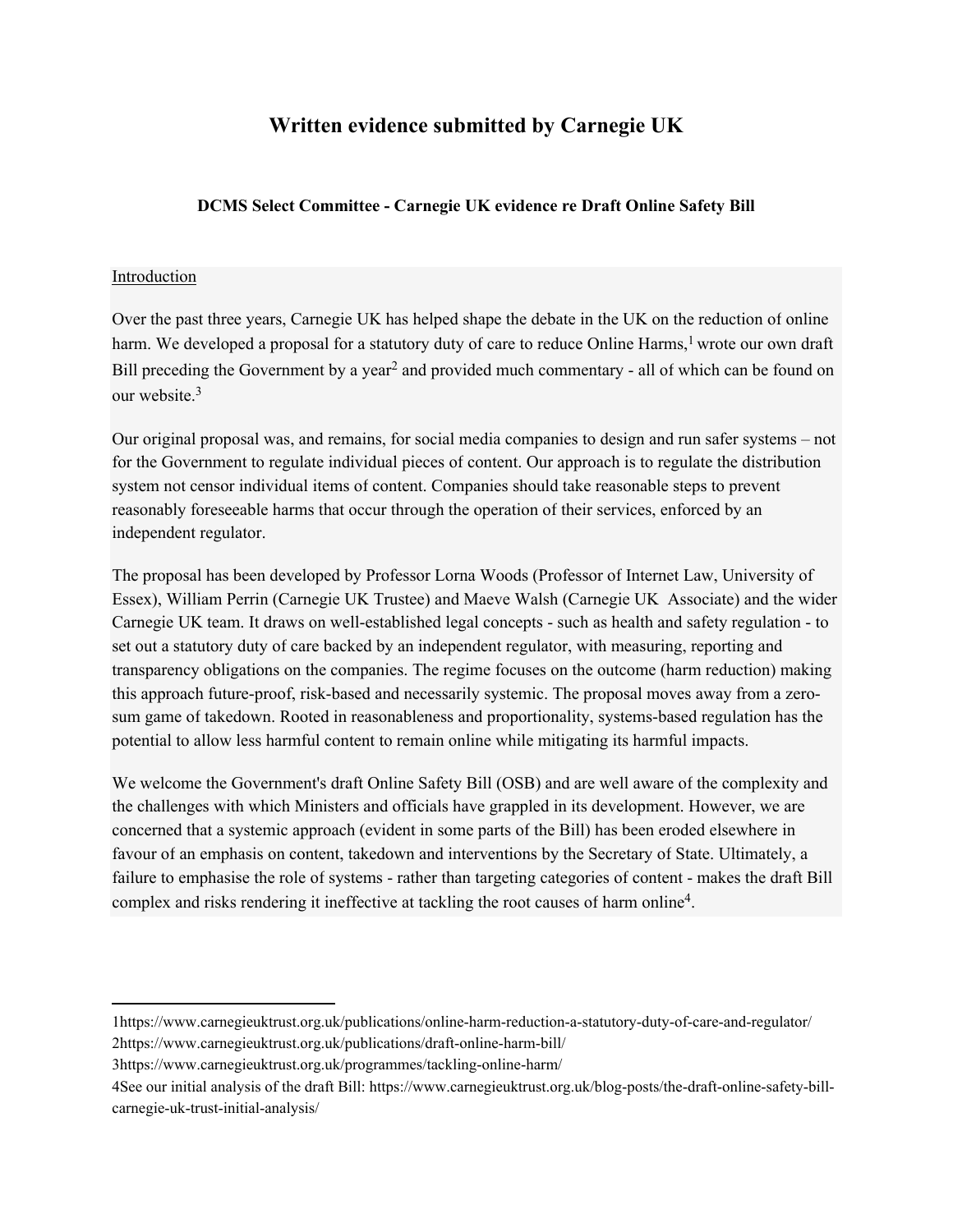We welcome this DCMS Select Committee inquiry and address the Committee's questions below. We would be happy to provide further information, in writing or in person, as the inquiry progresses.

### **How has the shifting focus between 'online harms' and 'online safety' influenced the development of the new regime and draft Bill?**

The Government has narrowed the scope of the online harms project from a more general approach to ensuring online safety towards a focus on a particular set of harms. So, despite being renamed as the Online Safety Bill in December 2020, the project is now more about specific harms than general safety. By seeking to specify a narrow set of harms and trying to distinguish different responses in relation to each category, the Government has made the regime more complex for the companies it proposes to regulate, the regulator who will enforce it and the users it seeks to protect, as well as opening the regime to risks of gaps and inconsistencies.

It also makes the regime less flexible. The Government now has the narrow window of the Secretary of State's Priority Harms through which to tackle new issues arising outside the defined "harms to individuals" envelope. Some of these harms are significant. For example, the limitation of harms to individuals will not help the regime tackle issues such as high levels of misogyny and racism on a service which might undermine social cohesion, and indeed then feed back into harms to individuals. An avalanche of hateful speech in a public forum may have a greater effect on society than the sum of harms to individuals against whom it is directed. If the Priority Harms are the route through which these are to be addressed, then we urge the Secretary of State to make an indication of "Priority Content" by the end of 2021 to assist scrutiny (although see our comments in our recent blog post, included below, on the Secretary of State's powers re reforming the "Priority Content" approach).<sup>5</sup>

As we have argued throughout our work, it would be less complex if the Government were to define a broader statutory duty of care (instead of three sets of more limited duties) and then within that for OFCOM to determine priorities for action, based on evidence that it presents to Parliament and the executive. (We are drafting an amendment for a general, overarching duty of care and will share this with the Committee as soon as it is available.) Reducing the emphasis on types of content (which are proxies for the harm caused) and refocussing the regime on the hazards created or amplified through the operation of the service allows for a more sophisticated range of responses that move us away from discussions about the legitimacy of take down, and move towards reducing the root causes of problems that the companies seem to have been content to ignore over the years, as recent reporting in the *Wall Street Journal* amply demonstrates.

### **Is it necessary to have an explicit definition and process for determining harm to children and adults in the Online Safety Bill, and what should it be?**

We note that there have been some concerns about the need to specify the harms more precisely, or even that the regulation of non-criminal content is in some way illegitimate. In our view, this concern is

<sup>5</sup> https://www.carnegieuktrust.org.uk/blog-posts/secretary-of-states-powers-and-the-draft-online-safety-bill/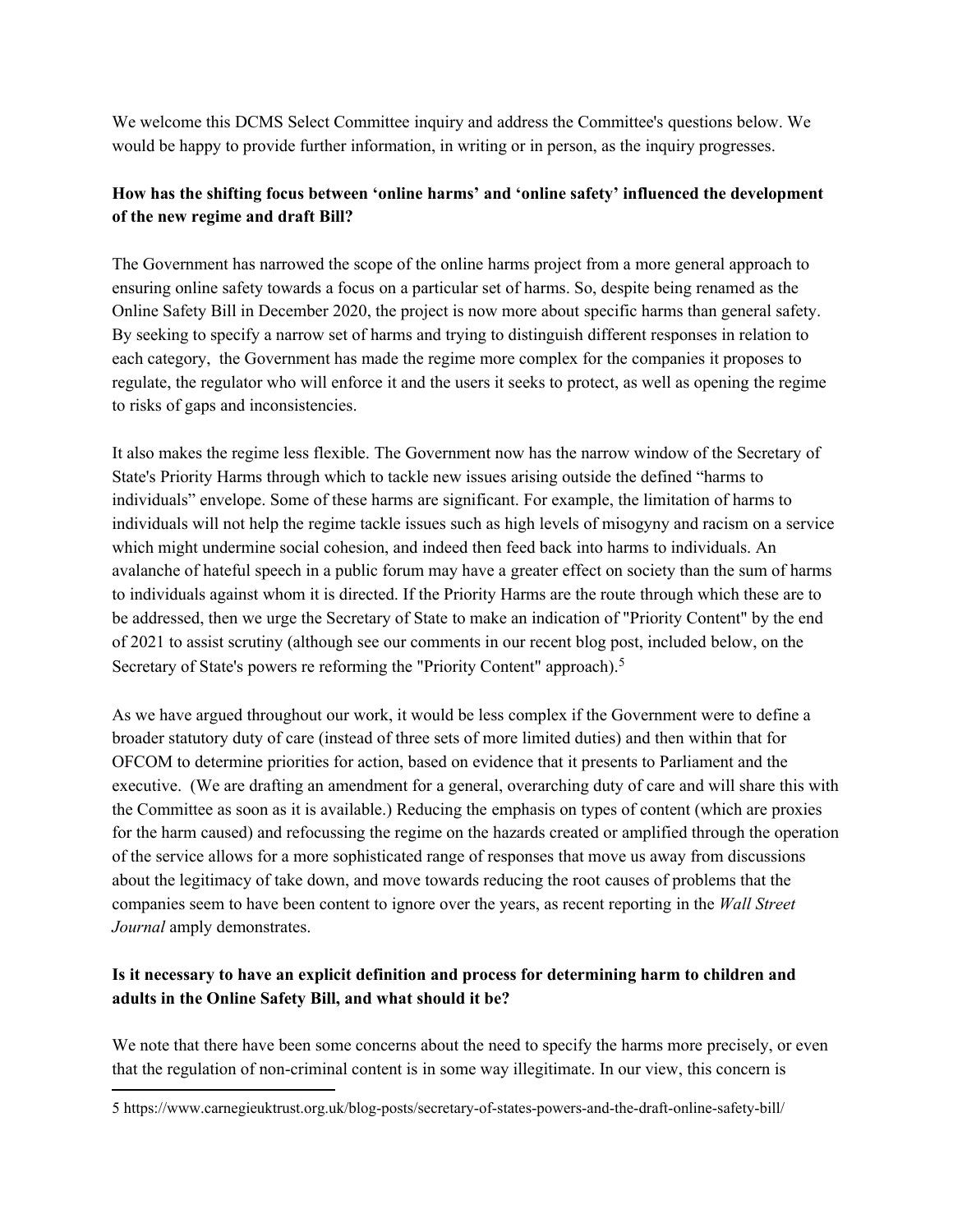overblown. It is a misapprehension that the draft OSB is unique in trying to protect people against content that is harmful but does not trigger the criminal law threshold. Regulation is used in many sectors as a tool for intervention that is less severe than the use of criminal sanctions; it is therefore a more proportionate response.

While systems regulation is not content regulation, we turn to media regulation as a good comparator because it, like social media, has an impact direct within the home (indeed the ongoing connection of people with social media via mobile devices might be said to be greater) and the content available via social media increasingly has a role in forming people's world views. It is unsurprising then, as part of wider tech exceptionalism, that technology advocates seek to demonise something which is routine in other media industries.

Current media regulation prohibits content that is harmful<sup>6</sup>, as well as the broader category of content which 'might seriously impair the physical, mental or moral development' of those under 18, leaving the regulator (OFCOM) to give more detailed guidance as to what that means. So, while harm is not defined or quantified in the Communications Act, OFCOM's code breaks matters down into more specific instances of types of harm. For children, the Code flags, for example, the use of illegal drugs, abuse of drugs and alcohol; violence; and easily imitable dangerous behaviour. A separate section deals with hatred and abuse. Where specific concerns have arisen, OFCOM has commissioned research to produce more detailed guidance. An example is the research on 'health and wealth' claims dealing with, for example, alternative medicine claims.<sup>7</sup> Similarly, advertising regulation prohibits harmful content<sup>8</sup> and, moreover, prohibits the advertising of certain ('legal') products (eg tobacco).

It should be recognised that while some content may be prohibited, in many cases the operation of the regulatory system is not about prohibition but about giving information, or allowing views to be informed. So the BBFC provides age ratings; the watershed on linear TV operates to limit risk that content dealing with adult themes is seen by young children. Even where the Broadcast code seeks to protect views from harm, techniques OFCOM envisage include warnings to viewers, or the provision of alternative views.

Media regulators (OFCOM and its predecessors) and media self regulatory bodies (BBFC, ASA) in the UK have a decades-long track record of qualitative and quantitative research into the impact of media upon people to carry out these duties (the health and wealth claims noted above is one example), and have revised their codes in response to changes in societal expectations. They have a long history of proportionate regulation and legal challenges (including those based on freedom of expression) have failed.

<sup>6</sup> Section 319 Communications Act 2003

<sup>7</sup>R Fincham, I Sparham, J Smith and S Grew, Health and wealth claims in programming: audience attitudes to potential harm (Optimisa Research-The Big Boutique, 2017), available:

https://www.ofcom.org.uk/\_\_data/assets/pdf\_file/0016/104650/Health-claims-report.pdf 8Rule 4 CAP Non-Broadcast Code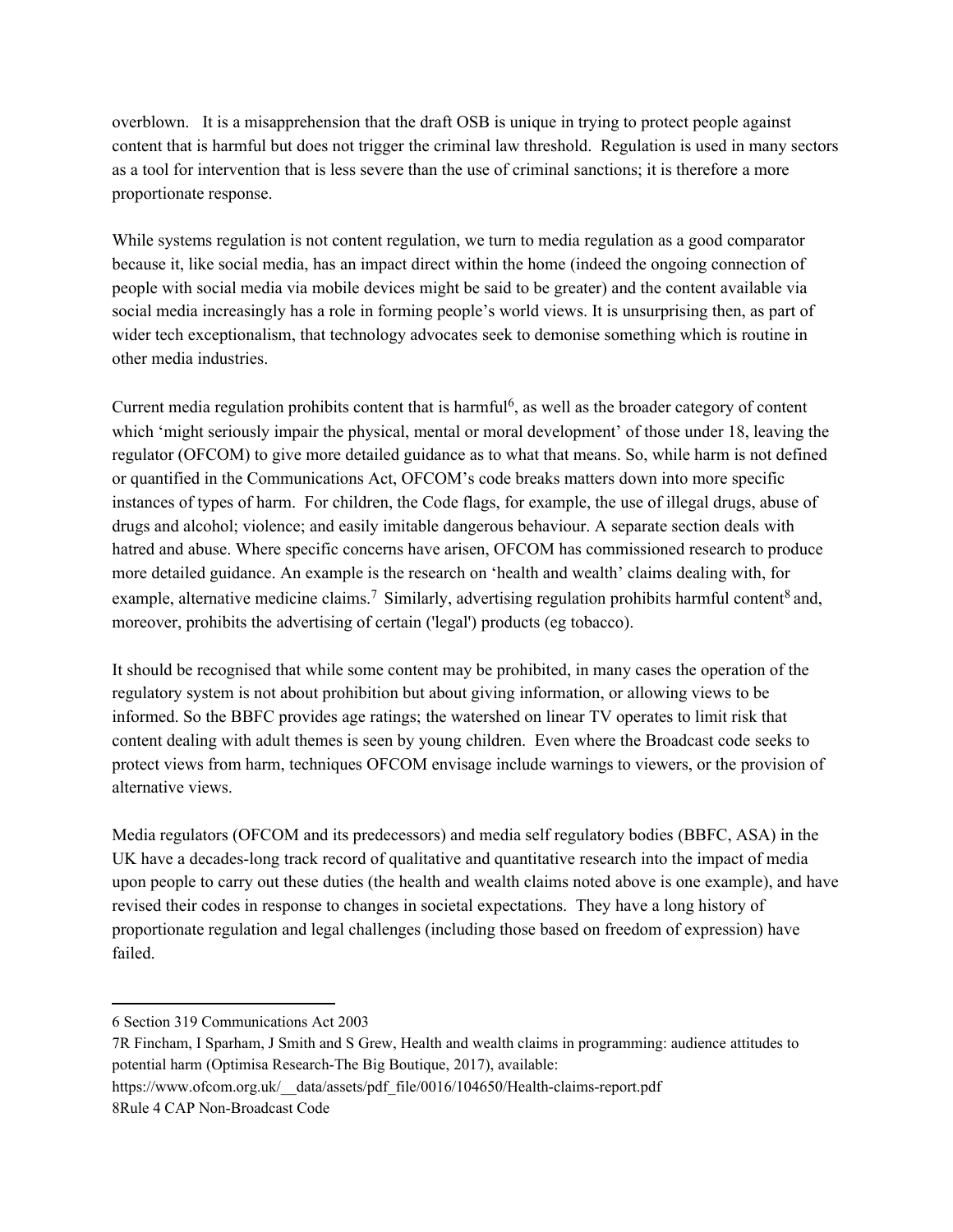As noted above, the proposed regime should not be a content-based regime (which the current structure risks it looking like); rather it should look at how the platforms' design and operational choices influence the creation and flow of content or encourage behaviours that might (either taken item by item or collectively) be harmful. OFCOM should work with the social media industry to understand people's expectations of these thresholds informed in particular by the experience of victims and reflect those expectations in codes of practice (which may also improve the inclusiveness of the online environment). The codes of practice should focus particularly on the vectors for harm that are enabled by service design.

To meet the Secretary of State's objectives, OFCOM's Clause 61 review of harm should be as wide ranging as possible. This outcome of this could well challenge the artificial multi-part characterisation of harm (children, illegal, adults, priority, etc). Thus the risk assessments should not be divided artificially by content categories. At a minimum, the risk assessment should be a general risk assessment, but - as we suggested above - a general duty of care should be inserted into the draft bill.

The threshold of psychological or physical harm is significant – if this is too high then this part of the regime will be greatly limited in its effect. Note the requirement is that the adverse impact must be 'significant'. The meaning of "psychological harm" is potentially problematic in this regard. Given the regime is based on the duty of care, existing meanings from tort law may affect the threshold and there, similar sounding thresholds for psychological harm have been set so high as to be of little use. They tend to revert to something like 'a recognised psychiatric condition/injury' i.e. a medical definition. Similar concerns arise in the criminal law context. – the Law Commission has criticised both.9

We also note the proposals from the Law Commission regarding the communications offences. Given the severity of criminal sanctions, it seems to us logical that the threshold for regulatory intervention should be lower than that for criminal penalties. The thresholds should be at least the same as those currently in force in relation to video-sharing platforms in the Communications Act.

More specifically, the draft OSB is not clear as to whether an assessment of harm is to be done by considering the impact of an individual item of content, or the cumulative impact of such content taken together (note the word content is the same whether referring to either a single item or to multiple items). The case of the abuse directed towards the black England footballers is a case in point. While some examples would reach the criminal threshold, it is far from clear that all would (eg instances of monkey or banana emojis), yet the cumulative impact is great - not just on the individuals receiving the communications but on society as a whole.

A similar point could be made about self harm and suicide information (that does not meet the threshold for glorification, which is the requirement for the proposed new criminal offence). A person who searches for that sort of information, thus triggering the repeat delivery of it due to personalisation systems, might be peculiarly vulnerable to being influenced by it; yet, if the assessment of harm is made on the basis of each item of content individually, that content and the system that caused it to be delivered might fall

<sup>9</sup> Law Commission Liability for Psychiatric Illness, 10 March 1998 (LC249); Law Commission, Harmful Online Communications: The Criminal Offences, 11 September 2020 (Consultation Paper 248).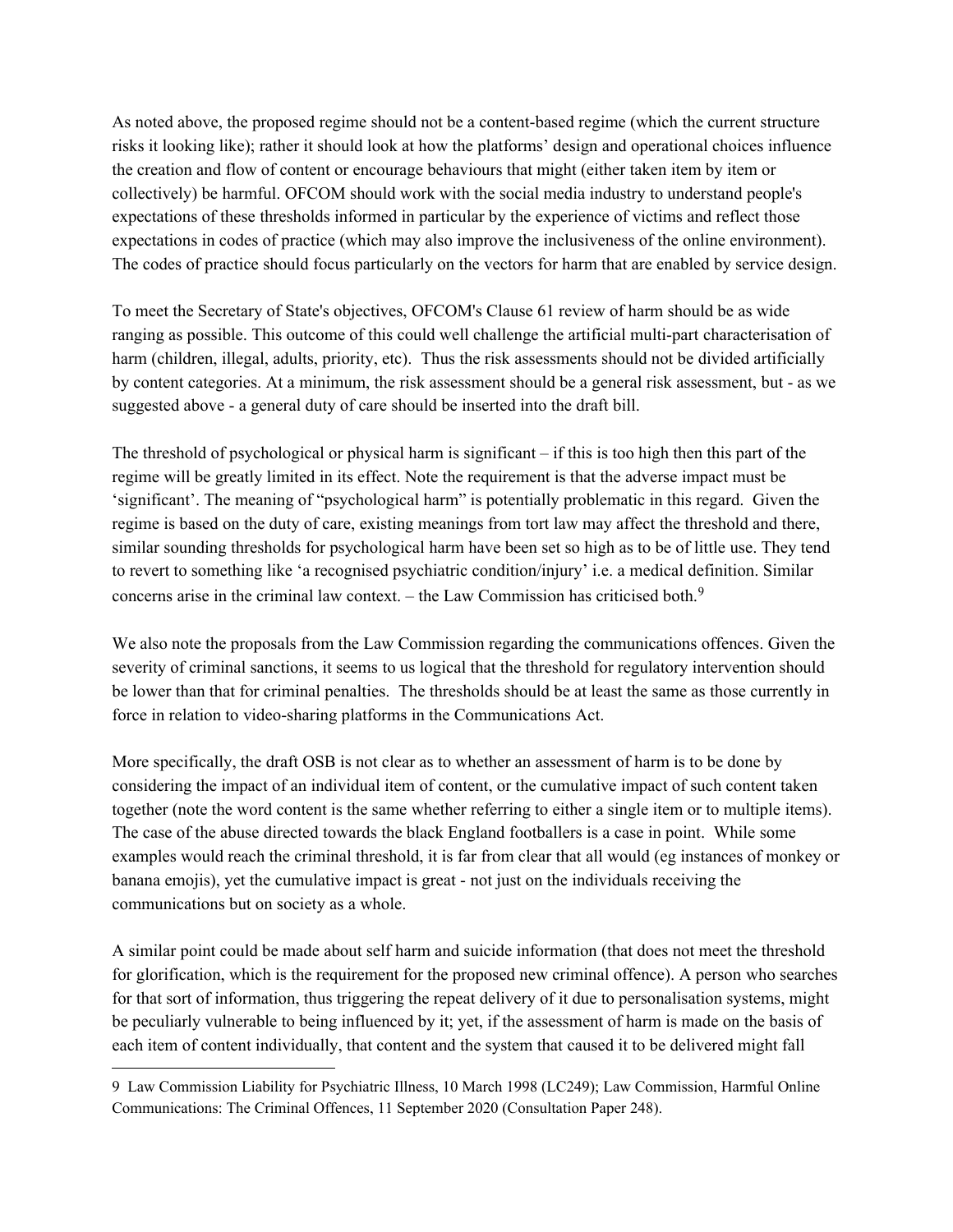outside the regime. This example is one where content that in itself is not particularly harmful is transformed into a hazard by the operation of the system; tackling the underlying content directly would be disproportionate when the issue is the personalisation and volume (over which the speaker has no control).

### **Does the draft Bill focus enough on the ways tech companies could be encouraged to consider safety and/or the risk of harm in platform design and the systems and processes that they put in place?**

Carnegie UK is an advocate of what it has termed a systems-based approach: an approach, first described by Woods and Perrin in part in 2016 working with Anna Turley MP<sup>10</sup> and then set out as a full regulatory regime, firstly in a series of blog posts in 2018 then in our full 2019 reference paper.<sup>11</sup>

The systemic approach is valuable because social media platforms constitute artificial environments, created by someone. They have created systems which are harmful. The platforms affect the things users can do online, and also - as behavioural psychology research suggests - nudge them into behaving in certain ways. This created communicative environment is, to a large extent, the result of cumulative design choices: choices which can be pro-social or anti-social. Design choices can include algorithmic recommendations and default settings. To date, it seems that design choices on most social media and search services have been driven by the shareholder interest, irrespective of the potential consequences for users and for society. This may have been so in the early days -

"*God only knows what it's doing to our children's brains. The thought process that went into building these applications, Facebook being the first of them, ... was all about: How do we consume as much of your time and conscious attention as possible?*" (Sean Parker, co-founder of Facebook,  $2017$ <sup> $12$ </sup>-

and apparently continues now with Facebook's chaotic XCheck tool for 5 million VIPs that allowed them to "*violate our standards*" designed to prevent harm to others "*without any consequences*" to prevent '"*PR fires*"— negative media attention that comes from botched enforcement actions taken against VIPs.

"'*After a woman accused Neymar of rape in 2019, he posted Facebook and Instagram videos defending himself - and showing viewers his WhatsApp correspondence with his accuser, which included her name and nude photos of her. He accused the woman of extorting him....Facebook's standard procedure for handling the posting of "non consensual intimate imagery" is simple: Delete it. But Neymar was protected by XCheck.*" 13

<sup>10</sup>Malicious Communications (Social Media) Bill: https://bills.parliament.uk/bills/1877

<sup>11</sup>https://www.carnegieuktrust.org.uk/publications/online-harm-reduction-a-statutory-duty-of-care-and-regulator/ 12Interview, Axios November 2017 https://www.axios.com/sean-parker-unloads-on--facebookgod-only-knowswhat-its-doing-to-our-childrens-brains-1513306792-f855e7b4-4e99-4d60-8d51-2775559c2671.html 13WSJ September 14, 2021, 'Facebook Documents Reveal Secret Elite Exempt From Its Rules.' [https://www.wsj.com/articles/facebook-files-xcheck-zuckerberg-elite-rules-11631541353?mod=hp\\_lead\\_pos7](https://www.wsj.com/articles/facebook-files-xcheck-zuckerberg-elite-rules-11631541353?mod=hp_lead_pos7)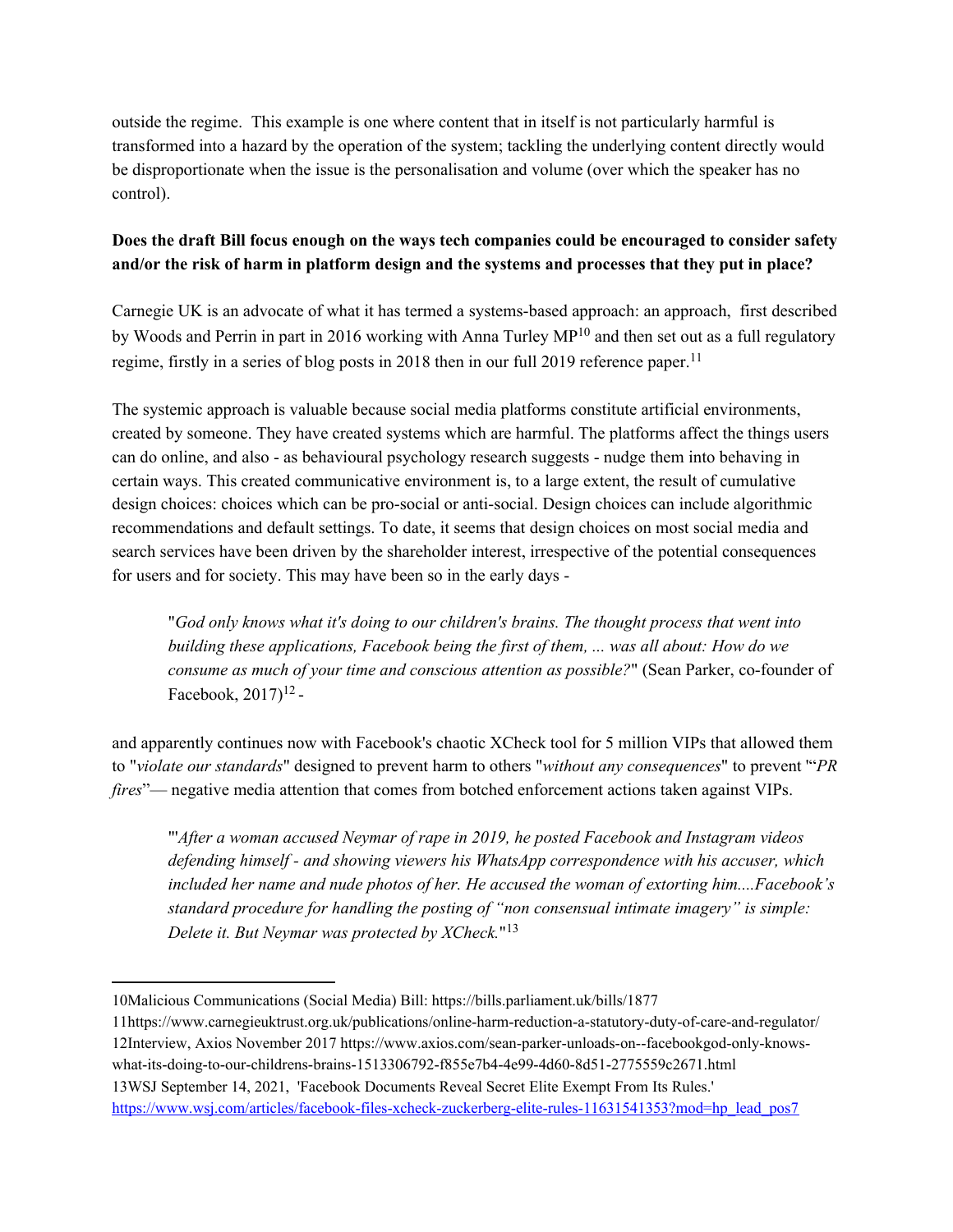This is a business choice taken without regard to the impact on victims in the individual cases, nor more broadly on the communications environment of the platform - encouraging users to disregard the rights of others as well as the platform's community standards by demonstrating people getting away with it.

Our approach often breaks down the companies' processes into a number of stages: access to the platform (e.g. privacy settings; the lack of friction in setting up accounts/replacement and coordinated accounts), creation of content (e.g. emojis, deepfake tools<sup>14</sup>); navigation and discovery (e.g. auto-completes and recommender algorithms); complaints and moderation; user self-defence (e.g. ability to change setting or select 'safe' or 'risky' experiences). Safety by design, rooted in a democratic regime should be adopted all the way through this communication process.

This systemic approach, which targets the distribution platforms and their operators, is different from simple content rules aimed at users. It opens up the debate beyond that of simply what content to take down. It can utilise other interventions that are less speech-intrusive in the first place, as recognised by the UN Special Rapporteur on Freedom of Expression in the context of hate speech<sup>15</sup>) who set out a useful list of options open to companies:

*"..can delete content, restrict its virality, label its origin, suspend the relevant user, suspend the organization sponsoring the content, develop ratings to highlight a person's use of prohibited content, temporarily restrict content while a team is conducting a review, preclude users from monetizing their content, create friction in the sharing of content, affix warnings and labels to content, provide individuals with greater capacity to block other users, minimize the amplification of the content, interfere with bots and coordinated online mob behaviour, adopt geolocated restrictions and even promote counter-messaging. Not all of these tools are appropriate in every circumstance, and they may require limitations themselves, but they show the range of options short of deletion that may be available to companies in given situations."*

So rather than seeing the rights of speaker and victim as a zero-sum game, in a systemic approach other interventions may allow both to co-exist. Especially when talking about content that is harmful to adults, there is a crucial difference between the scope of the regime (should a platform be required to consider the risks) and the intensity of action required by the platform (including action other than take down). The systemic approach is much broader and operates at a deeper level than just content moderation, allows greater flexibility in responses and has the potential to be effective because it looks at factors relevant to the creation of problem content and behaviour.

The draft Bill captures this in part by its focus on what it calls the "characteristics" in clause 61 and as a subset of the characteristics, the 'functionality' of services (defined in cl 135). "Characteristics" are a

<sup>14</sup>For example, the DeepSubeke Nudify App: https://www.bbc.co.uk/news/technology-57996910; see also K. Hao

<sup>&</sup>quot;A horrifying new AI app swaps women into porn videos with a click" *MIT Technology Review*, 13 September 2021: https://www.technologyreview.com/2021/09/13/1035449/ai-deepfake-app-face-swaps-women-into-porn/ 15 A/74/486 Report to 74th Session of the General Assembly - see para 51.

https://www.ohchr.org/EN/Issues/FreedomOpinion/Pages/ReportOnlineHateSpeech.aspx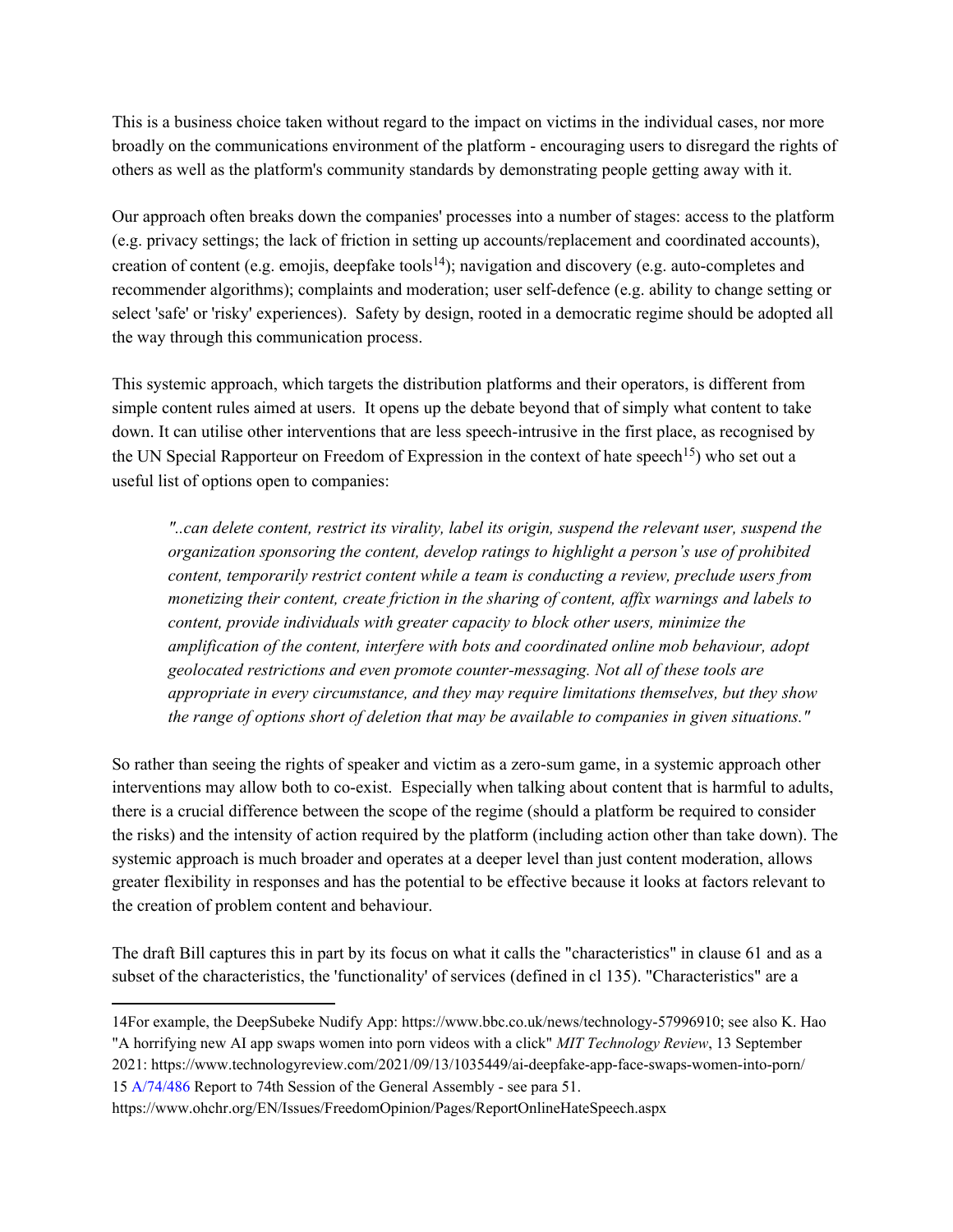factor that OFCOM has to take into account in its risk assessment guidance (see cl 61). The Online Safety Objectives (cl 30), which OFCOM must be consistent with when developing codes, also refer to functionalities, as well as the algorithms used by the service amongst other factors. Clauses 61 and 30 potentially indirectly influence the risk assessment and safety duties. The wording used to describe the strength of this influence is weak, however. Clause 30(1) specifies that the steps proposed by the codes are "compatible" with the objectives, merely ensuring that there is not a conflict. We have noted the weakness in the language of the risk assessment duties, above. Further, the Bill mixes into this a considerable amount of content-specific interventions. This mix has the following consequences:

- a complex structure, which works backwards from proxies for harm (specific categories of content) rather than forwards from the hazards created or exacerbated by the platform design and business model; and
- a focus on *ex-post* content-specific interventions that tend towards a binary choice between leaving content alone or taking it down, and which does not take advantage of the range of interventions available with a full systemic approach.

## What are the key omissions to the draft Bill, such as a general safety duty or powers to deal with **urgent security threats, and (how) could they be practically included without compromising rights such as freedom of expression?**

Harms to adults on the largest platforms are not well covered (Clause 11). The Government needs to spell out how huge volumes of - for example - racism, misogyny, antisemitism – that are not criminal but are oppressive and harmful, particularly to prominent figures – will be addressed.

Clause 11 states that services have a "duty to specify in the terms of service" how "priority content" and "other content that is harmful to adults" should be "dealt with by the services." We agree that platforms should have some flexibility in how they choose to address risks of harm arising from content that is not criminal bearing in mind the nature of the platform and its users<sup>16,</sup> which seems to be the policy intent. We have two main concerns with the way this has been implemented, however.

First, "dealt with" is a phrase that has no qualitative meaning: it does not state whether it has to be done positively, negatively or by deciding not to do anything about the problem. (There is precedent for the challenge of this type of language e.g. the current case with the Irish Information Commissioner of use of the term "handling" – many cases were deemed to be "handled" by not taking a decision). Contrast the position for the children's safety duty where the obligation is to "mitigate and effectively manage" risks  $(cl 10(2))$ .

<sup>16</sup>This is a point we made in our 2019 original report, p. 42:

https://d1ssu070pg2v9i.cloudfront.net/pex/pex\_carnegie2021/2019/04/06084627/Online-harm-reduction-astatutory-duty-of-care-and-regulator.pdf

R Fincham, I Sparham, J Smith and S Grew, Health and wealth claims in programming: audience attitudes to potential harm (Optimisa Research-The Big Boutique, 2017), available:

https://www.ofcom.org.uk/ data/assets/pdf file/0016/104650/Health-claims-report.pdf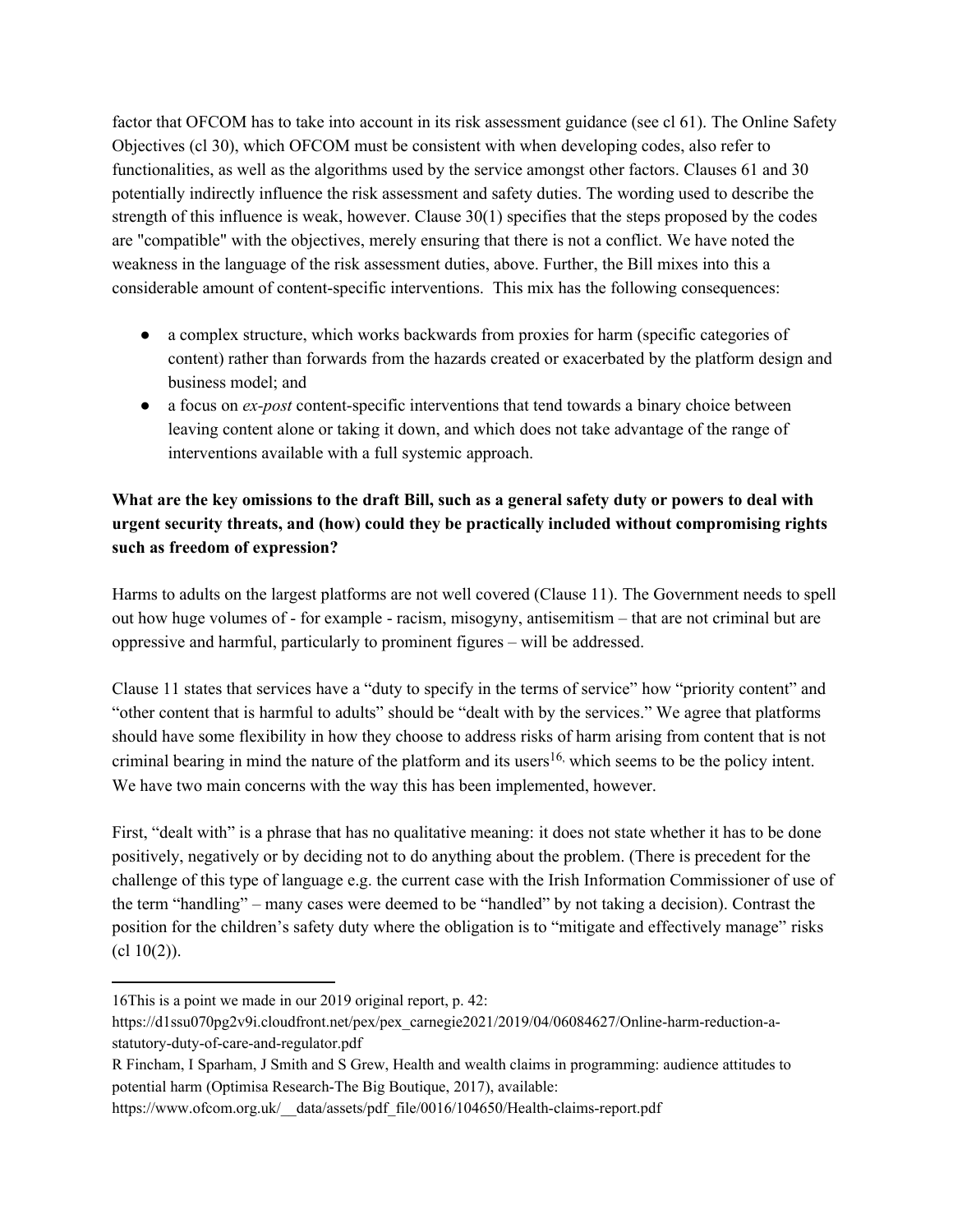Second, it is important to remember that safety duties are not just about moderation and take down. For example, a platform that wanted to adopt a more 'anything goes' approach, might want to ensure effective warnings at point of entry or provide their users with tools to self-curate as they adjust to risks within that online environment. It is unclear the extent to which the provisions outlining the effect of the codes (cl 37) (which should reflect the online safety objectives in clause 30) cut down platforms' choice in this context, especially taken against the context of a deficient or wilfully blind risk assessment.

This part of the Bill relies upon platforms' enforcement of their own terms of service (as against users). In so doing, it loses close connection with the characteristics of the platform design and operation and their impact on content creation (e.g. through financial or other incentives), information flows and user empowerment (e.g. through usable curation tools) that flows from a systemic approach. By contrast, the illegal content and child safety duties emphasise the importance of these "characteristics".

We also disagree with the decision to exclude misinformation/disinformation from the sorts of harms which the platforms should take into account when mitigating harm.

There seems to be a disconnect (deliberate or accidental) between the UK security establishment, who talk up the threat from disinformation and misinformation, and the draft OSB which largely ignores it, despite regulating primary channels through which disinformation flows. Civil regulation supports national security, with democratic oversight, in other regulated sectors and should do so here.<sup>17</sup>

The Director General of the Security Service referred repeatedly to the threat to the UK arising from disinformation and misinformation in his 2021 Threat Assessment<sup>18</sup> and said:

"*we need a whole-of-system response, joining up not only across Government but also going much wider into industry and academia, and sometimes through to individuals.*"

The draft OSB does not meet the Director General's requirement. It should be an opportunity to lock significant platforms into a risk assessment mechanism for threats to security from mis- and disinformation under regulatory supervision, with appropriate transparency to Parliament. The draft OSB could also formalise and make more transparent the manner in which the UK public sector communicates threat assessment to platforms through the operation of the Counter Disinformation Cell in DCMS<sup>19</sup>.

17Stewart McDonald MP, "Disinformation in Scottish Public Life"

(https://www.stewartmcdonald.scot/files/disinformation-in-scottish-public-life-june-2021.pdf); APPG on

Technology and National Security, "How can technology increase the UK's resilience to misinformation during the next General Election?" (https://www.appgtechnatsec.com/resources)

18https://www.mi5.gov.uk/news/director-general-ken-mccallum-gives-annual-threat-update-2021

19Caroline Dinenage letter to Lord Puttnam, 29 May 2020

https://committees.parliament.uk/publications/1280/documents/11300/default/

<sup>20</sup>E. Seger, S Avin, G Pearson, M Briers, S. OhÉigeartaigh Tackling threats to informed decision-making in democratic societies: Promoting epistemic security in a technologically-advanced world, 14 October 2020, https://www.cser.ac.uk/resources/epistemic-security/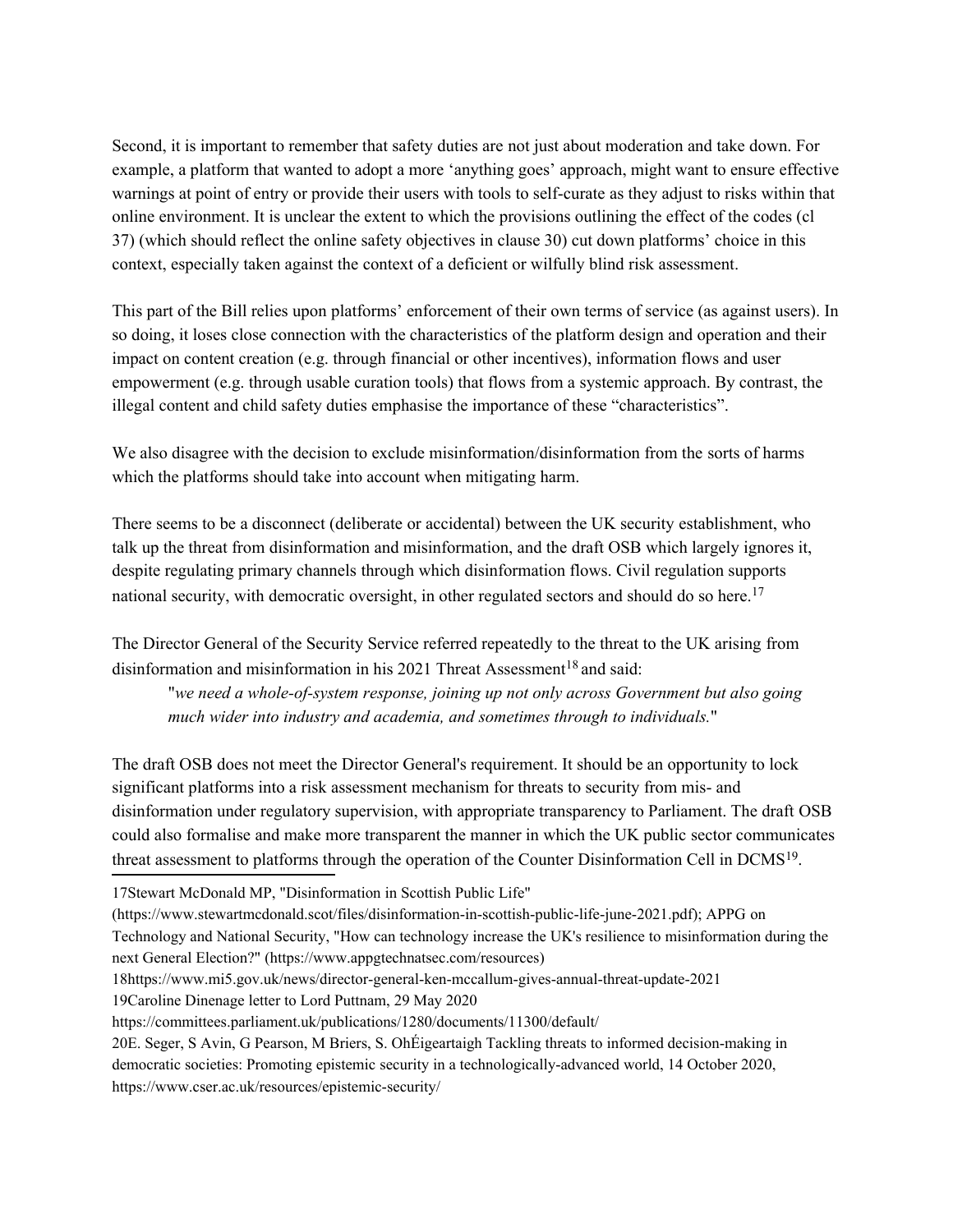The Cell should be put on a formal statutory footing with an obligation to report to Parliament and to include OFCOM in its work.

The proliferation of misinformation and disinformation also has a corrosive effect on the country's "epistemic security",<sup>20</sup> on people's ability to access and indentify reliable information across a range of issues. There is, moreover, a concern that untargeted scepticism undermines the ability to persuade on the basis of sound evidence, when all information is presented as qualitatively equal. Media literacy can help deal with some aspects of this problem but on its own is insufficient and risks shifting the responsibility back onto the individual user rather than the system.

Finally, fraud is another key omission. We have been working with a coalition of consumer, industry and charities to make the case that, without the inclusion of online fraud, there is a risk of complex and muddled regulations, and far worse consumer outcomes than an Online Safety Bill with a comprehensive approach to online fraud.

While we welcome the recent inclusion in the Bill of fraud carried out through user-generated content and fake profiles on social media websites, there is still a long way to go. Failing to include online advertising in the Bill leaves too much room for criminals to exploit online systems.

This view is backed by the FCA21, Bank of England<sup>22</sup>, City of London Police<sup>23</sup>, Work and Pensions Committee and Treasury Committee<sup>24</sup>, who have all commented that the scope of the Online Safety Bill should be expanded to include fraud carried out via online advertising. As we proposed in a previous blog post, designing in a framework for "interlocking regulation" would enable the expansion of scope without over-burdening OFCOM.<sup>25</sup>

### **Are there any contested inclusions, tensions or contradictions in the draft Bill that need to be more carefully considered before the final Bill is put to Parliament?**

We have reviewed the powers in the draft OSB for the Secretary of State. We set out the text of our recent blog post here.

The draft Online Safety Bill gives too many powers to the Secretary of State over too many things.<sup>26</sup> This is a rare point of unity between safety campaigners, who want tough legislation to address hate crime, mis/dis-information and online abuse and radical free speech campaigners who oppose much of the Bill.

23https://news.cityoflondon.gov.uk/urgent-action-needed-on-fraud-warns-city-of-london-police-authority-board/ 24https://committees.parliament.uk/committee/158/treasury-committee/news/156885/online-safety-bill-committeeswarn-prime-minister-over-lack-of-action-on-harmful-paidfor-scam-adverts/

<sup>21</sup>https://committees.parliament.uk/oralevidence/2155/html/

<sup>22</sup>https://www.ft.com/content/aa0f0763-8692-4211-92e0-c9bcb2655d0e

<sup>25</sup>https://www.carnegieuktrust.org.uk/blog-posts/online-harms-interlocking-regulation/

<sup>26</sup> https://www.carnegieuktrust.org.uk/annex-b-the-role-of-the-secretary-of-state/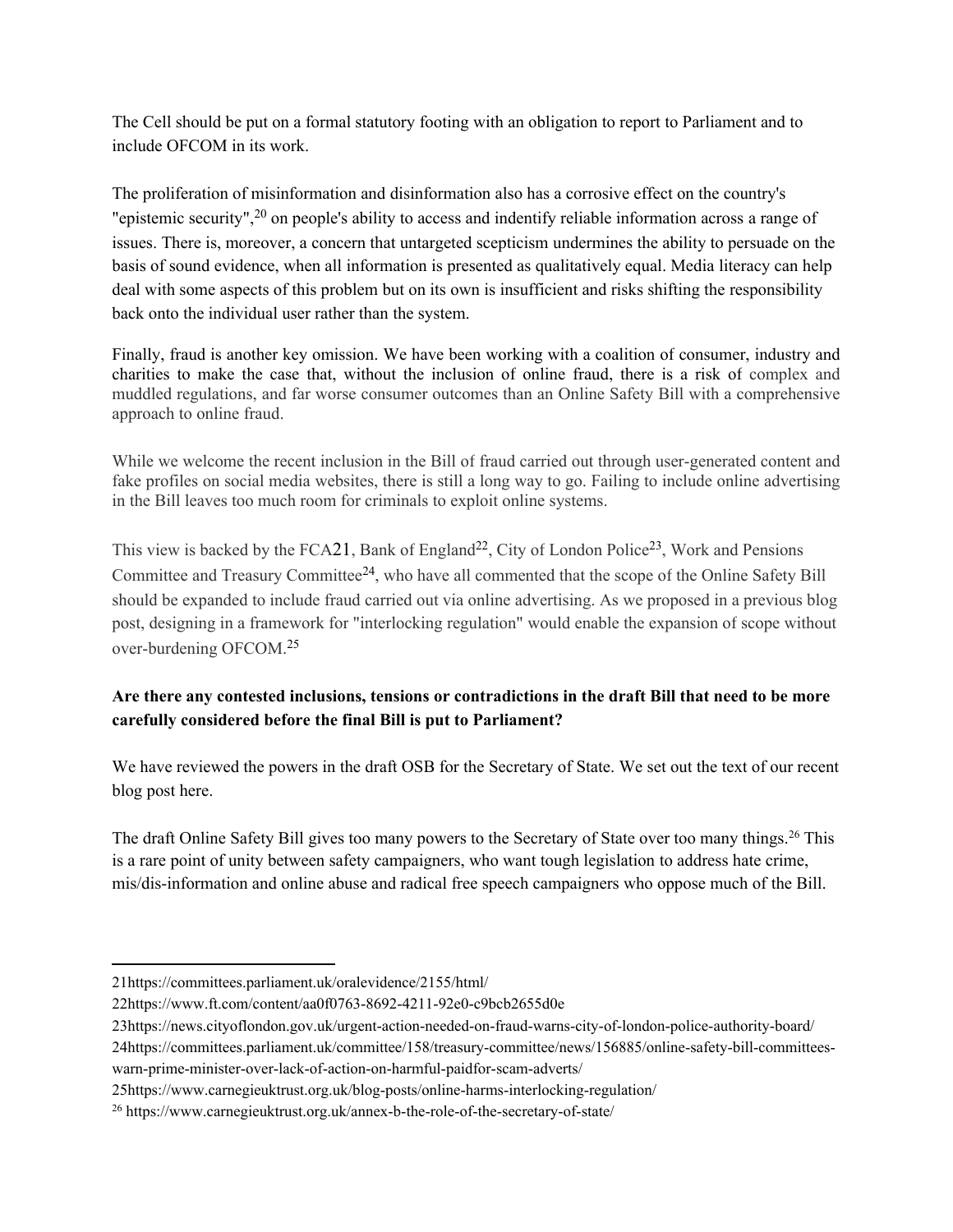To meet the UK's international commitments on free speech in media regulation, the independence of the regulator from Government is fundamental. This boundary between the respective roles of the Government and the regulator in most Western democracies is well-established. The United Kingdom is party to a Council of Europe declaration<sup>27</sup> that states that national rules for a broadcasting regulator should:

### "*Avoid that regulatory authorities are under the influence of political power.*"

The United Kingdom was also party to a 2013 joint statement on freedom of expression between the Organisation for Security and Co-operation in Europe (OSCE) (of which the UK is a participant), the Office of the United Nations High Commissioner on Human Rights, the Organisation of American States and the African Commission on Human and Peoples' Rights. In that statement<sup>28</sup>, made at a time of great international regulatory change due to the move to digital transmission, the United Kingdom also agreed that:

*"While key policy decisions regarding the digital terrestrial transition need to be taken by Government, implementation of those decisions is legitimate only if it is undertaken by a body which is protected against political, commercial and other forms of unwarranted interference, in accordance with international human rights standards (i.e. an independent regulator)."*

The United Kingdom has been a leading exemplar of the independent regulator approach. In the Communications Act 2003, Parliament set OFCOM a list of objectives for setting its standards codes<sup>29</sup>, then leaves OFCOM to set the codes without further interference or even having to report back to Parliament. This is a good demonstration of the balance referred to in the OSCE statement. Parliament and government set high-level objectives in legislation then do not interfere in how the regulator does its day-to-day business.

With the Digital Economy Act 2017<sup>30</sup>, Parliament agreed that Government could direct OFCOM, but that power was limited to exclude OFCOM's content rules. The Wireless Telegraphy Act 2006 powers of direction<sup>31</sup> also do not touch content.

Unfortunately the draft Online Safety Bill deviates from these sound principles and allows the Secretary of State to interfere with OFCOM's independence on content matters in four principal areas. The draft Bill gives the Secretary of State relatively unconstrained powers to:

- set strategic priorities which OFCOM must take into account (cl 109 and cl 57)
- $\bullet$  set priority content in relation to each of the safety duties (cl 41 and 47)
- direct OFCOM to make amendments to their codes to reflect Government policy (cl 33)

<sup>&</sup>lt;sup>27</sup> https://search.coe.int/cm/Pages/result\_details.aspx?ObjectId=09000016804e0322

<sup>28</sup> https://www.osce.org/files/f/documents/e/0/101257.pdf

<sup>29</sup> https://www.legislation.gov.uk/ukpga/2003/21/section/319

<sup>30</sup> https://www.legislation.gov.uk/ukpga/2017/30/contents

<sup>31</sup> https://www.legislation.gov.uk/ukpga/2006/36/section/5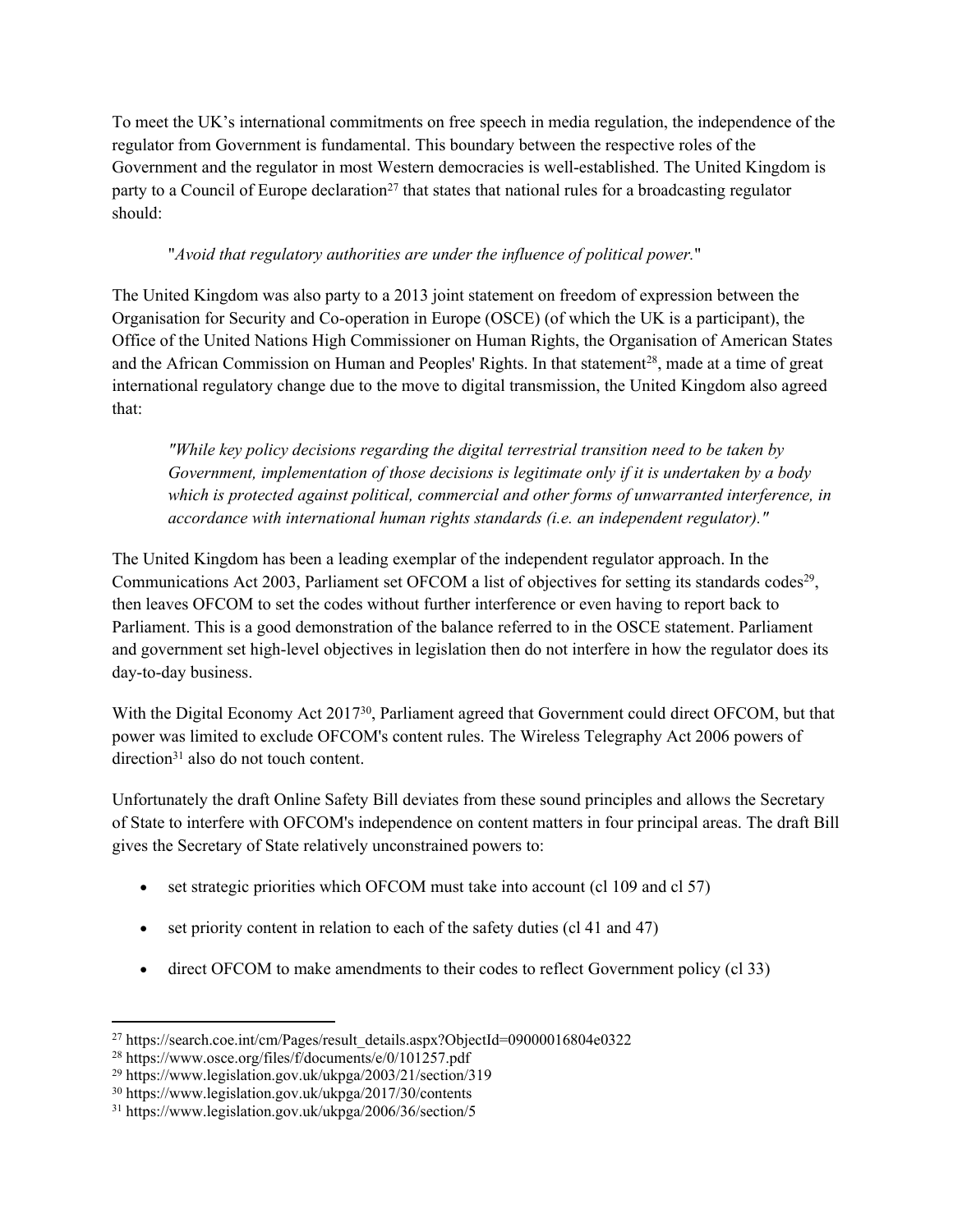give guidance to OFCOM on the exercise of their functions and powers (cl 113).

The UK Government has not explained why the Secretary of State needs these powers. We propose that the draft Online Safety Bill provisions relating to these powers should be amended to create a more conventional balance between democratic oversight and regulatory independence to underpin freedom of expression.

#### Parliament and Government set OFCOM's initial priorities

Parliament and Government, working with the traditional checks and balances, should be able to set broad priorities for OFCOM's work on preventing harm. We understand that OFCOM would also welcome initial prioritisation, as would regulated companies. Victims' groups also want reassurance the harms that oppress them will be covered by the legislation. Parliament will want to be confident in what OFCOM will do with the powers being delegated to it.

However, the Secretary of State's powers should not cross the line in the Digital Economy Act and permit the Government to direct OFCOM on content matters through Statutory Instruments (SIs). Clauses 109 and 57 do so on strategy (albeit with some Parliamentary oversight in cl 110) and cl 41 and cl 47 on Priority Content. These extensive powers enable detailed government influence on the implementation of policy, potentially influencing decisions that impact content, and undermine OFCOM's independence.

A better balance can be struck between Parliament and the executive in setting priorities that maintain OFCOM's independence. We suggest examining the issue in two parts: regime start up; and response to issues during operation. The draft Bill should be amended so that:

- the Secretary of State specifies (with supporting research) the initial outcomes they seek to address and 'priority content' on the face of the Bill, which Parliament can hold to account. This sets priorities during the regime start-up phase.
- during regime operation, changes to priority content should originate from OFCOM's research, not from the Secretary of State, and be rigorously evidence-based. OFCOM should form the need for new priority content from its research, then consult Parliament, the Secretary of State and others. OFCOM should have regard to the consultation and present a report to the Secretary of State from which they should make a Statutory Instrument (by the positive procedure) to put the new priority content into effect.

The Secretary of State should periodically (every three years) be able to give OFCOM an indication of their strategic priorities for Internet Safety, but this should not cut across into content, nor into OFCOM's day-to-day administration.

#### Parliament and government then respect OFCOM's independence

The draft Online Safety Bill envisages a continuing control in the hands of the Executive beyond high level strategic direction. Clauses 33 and 113 affect OFCOM's role to implement policy; the OSCE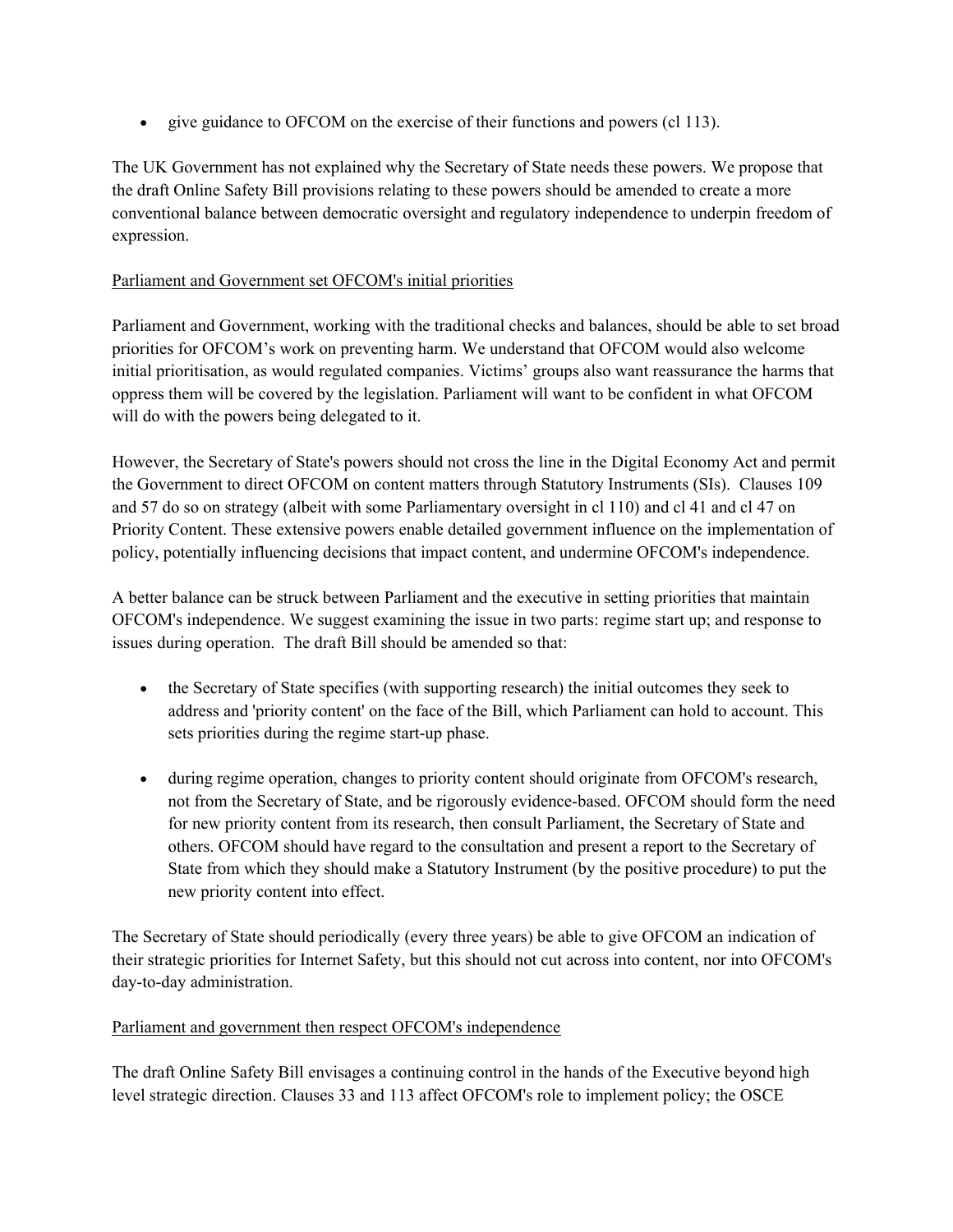statement is particularly clear that this should be an area in which there is no Government interference. Yet both clauses cross the boundary emphatically. Moreover, there is no attempt to provide for scrutiny or control of these powers by Parliament. The Secretary of State's power to direct OFCOM to make amendments to the code to reflect Government policy (cl 33) and to give guidance as to the exercise of functions and powers are simply egregious and should be deleted.

### *(The published blog post, extracted above, is here: [https://www.carnegieuktrust.org.uk/blog](https://www.carnegieuktrust.org.uk/blog-posts/secretary-of-states-powers-and-the-draft-online-safety-bill/)[posts/secretary-of-states-powers-and-the-draft-online-safety-bill/\)](https://www.carnegieuktrust.org.uk/blog-posts/secretary-of-states-powers-and-the-draft-online-safety-bill/)*

There is also an issue arising from the omission of advertising. The concern is not necessarily about the content of advertising, but the question of whether the systems that drive advertising would be caught by the regime, if advertising is not. This is important because the advertising aspect of these platforms is a significant driver of harms (see evidence from Centre for Countering Digital Hate) $32$ .

## **What are the lessons that the Government should learn when directly comparing the draft Bill to existing and proposed legislation around the world?**

Many democracies are now considering how to regulate technology companies, specifically social networks<sup>33</sup>, for their impact on society. The UK approach based on risk assessment and due diligence which is similar to the approach in the UN Guiding Principles on Business and Human Rights<sup>34</sup> and OECD Guidance for Responsible Business Conduct<sup>35</sup> - could serve as a model for adoption by the international community.

In focussing on tools and distribution rather than content, the systems-based approach avoids some of the difficult questions about agreeing acceptable content standards across different countries; as we have already noted, it also mitigates the impact on freedom of expression, as the Special Rapporteur for Freedom of Expression recognised in his 2019 report on hate speech<sup>36</sup>. The UK Presidency of the G7 achieved an extremely encouraging text on internet safety earlier this year,<sup>37</sup> which it is following

<sup>32</sup>https://committees.parliament.uk/writtenevidence/38805/html/

<sup>33</sup>OECD has produced a helpful list of the top 50 global online content sharing services

https://www.oecd.org/officialdocuments/publicdisplaydocumentpdf/?cote=DSTI/CDEP(2019)15/FINAL&docLangu age=En

<sup>34</sup>https://www.ohchr.org/documents/publications/guidingprinciplesbusinesshr\_en.pdf

<sup>35</sup>https://www.oecd.org/investment/due-diligence-guidance-for-responsible-business-conduct.htm

<sup>36</sup> [A/74/486](https://www.undocs.org/A/74/486) Report to 74th Session of the General Assembly - see para 51.

https://www.ohchr.org/EN/Issues/FreedomOpinion/Pages/ReportOnlineHateSpeech.aspx

<sup>37</sup>https://www.gov.uk/government/publications/g7-digital-and-technology-ministerial-declaration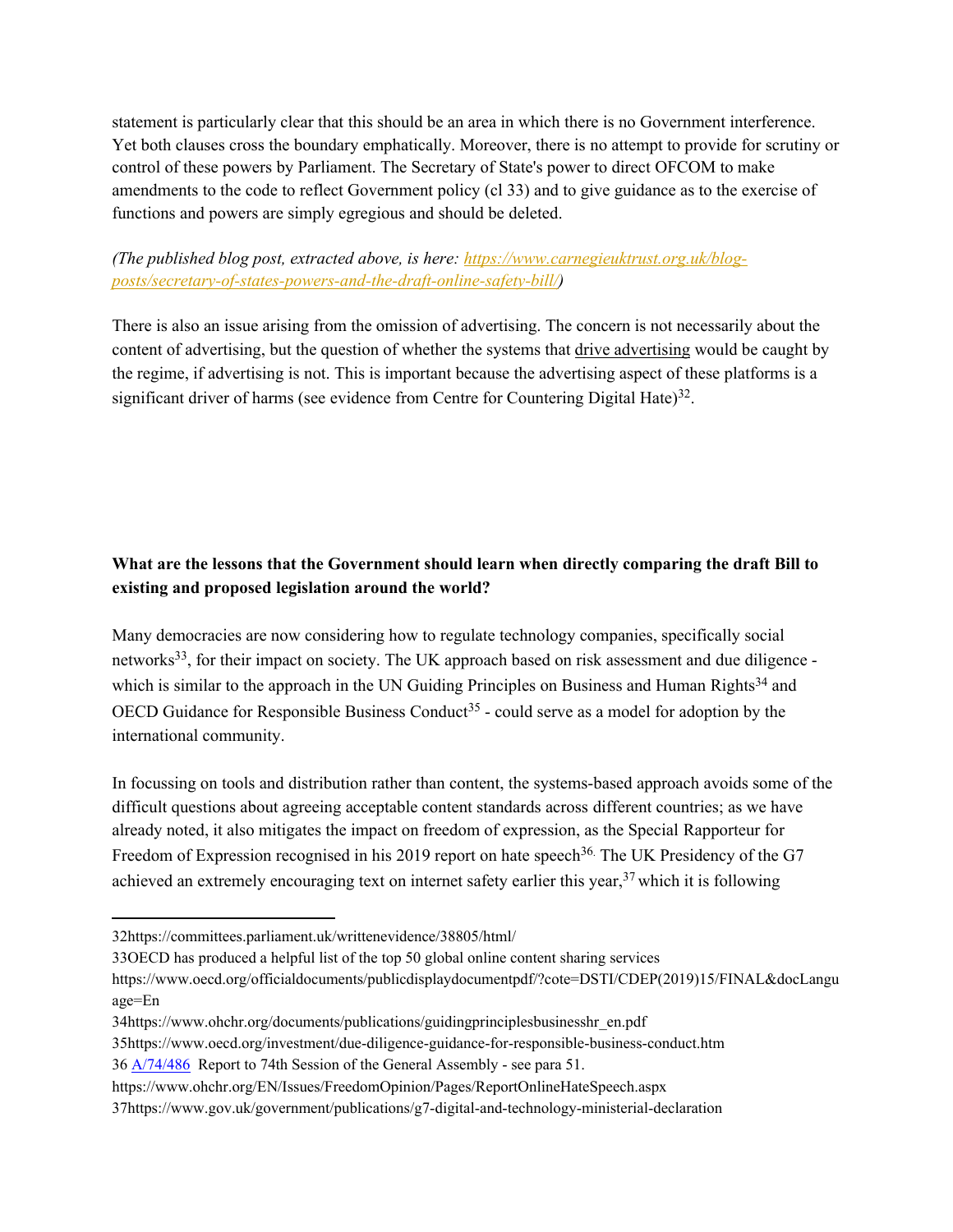through. The Government should set out to Parliament how it intends to seek international co-ordination on emerging regulatory regimes after the end of the UK G7 Presidency.<sup>38</sup>

Carnegie UK has worked with a wide range of international actors on online safety – below, we draw out some further lessons learned from that for the United Kingdom in how it approaches international issues in regulation. This is based upon our evidence<sup>39</sup> to the ongoing Foreign Affairs Select Committee inquiry into "Tech and the future of UK foreign policy". The UK should:

- Demonstrate that democracies have a strong role in governing the internet instead of leaving it to global companies and unelected technologists. Baroness Kidron demonstrated the potential through 5 Rights remarkable work at the United Nations with the General Comment 25 on the Convention on Rights of the Child concerning children's rights in relation to the digital environment<sup>40</sup>.
- HMG should export the UK Online Safety approach, including the statutory duty of care which bears great similarity to the due diligence obligation in the Digital Services Act, and which is being considered as a model in other Commonwealth jurisdictions.<sup>41</sup>
- Work towards new, strong multilateral processes for competent democratic governments to work together on technology governance embedding human rights principles, securing democratic debate and correcting market failures. The first step was the G7 tech ministers' declaration<sup>42,</sup> secured by Oliver Dowden; and the next the recent G7 Interior and Security Ministers declaration<sup>43</sup> . This might require a new treaty. Damian Collins has called for a "Bretton Woods" for technology; the spirit of this is quite correct, but this should not be a UN process at the outset.
- Deploy democratic technology governance as a bulwark against autocratic technology governance – such as the China's World Internet Conference - and defend democracy itself from strategic online disinformation campaigns by hostile state actors, their proxies and fellow travellers that threaten national security. This would include developing a system for assessments of disinformation campaigns by foreign actors that threaten national security to be shared for action between the intelligence services, companies regulated under the Online Safety regime and the regulator. The OSB is practically silent on this, as we note below.

39Written evidence from Carnegie UK: https://committees.parliament.uk/writtenevidence/35708/html/ 40https://www.ohchr.org/EN/HRBodies/CRC/Pages/GCChildrensRightsRelationDigitalEnvironment.aspx 41See for example, report from the Parliament of Victoria's Electoral Committee inquiry into the impact of social media on elections:

43https://www.gov.uk/government/publications/g7-interior-and-security-ministers-meeting-september-2021/annex-1-statement-on-preventing-and-countering-violent-extremism-and-terrorism-online-accessible-version

<sup>38</sup>ee our submission to the Foreign Affairs Committee's "Tech and Foreign Policy" inquiry: https://committees.parliament.uk/writtenevidence/35708/html/

https://www.parliament.vic.gov.au/images/stories/committees/emc/Social\_Media\_Inquiry/EMC\_Final\_Report.pdf 42https://www.gov.uk/government/publications/g7-digital-and-technology-ministerial-declaration